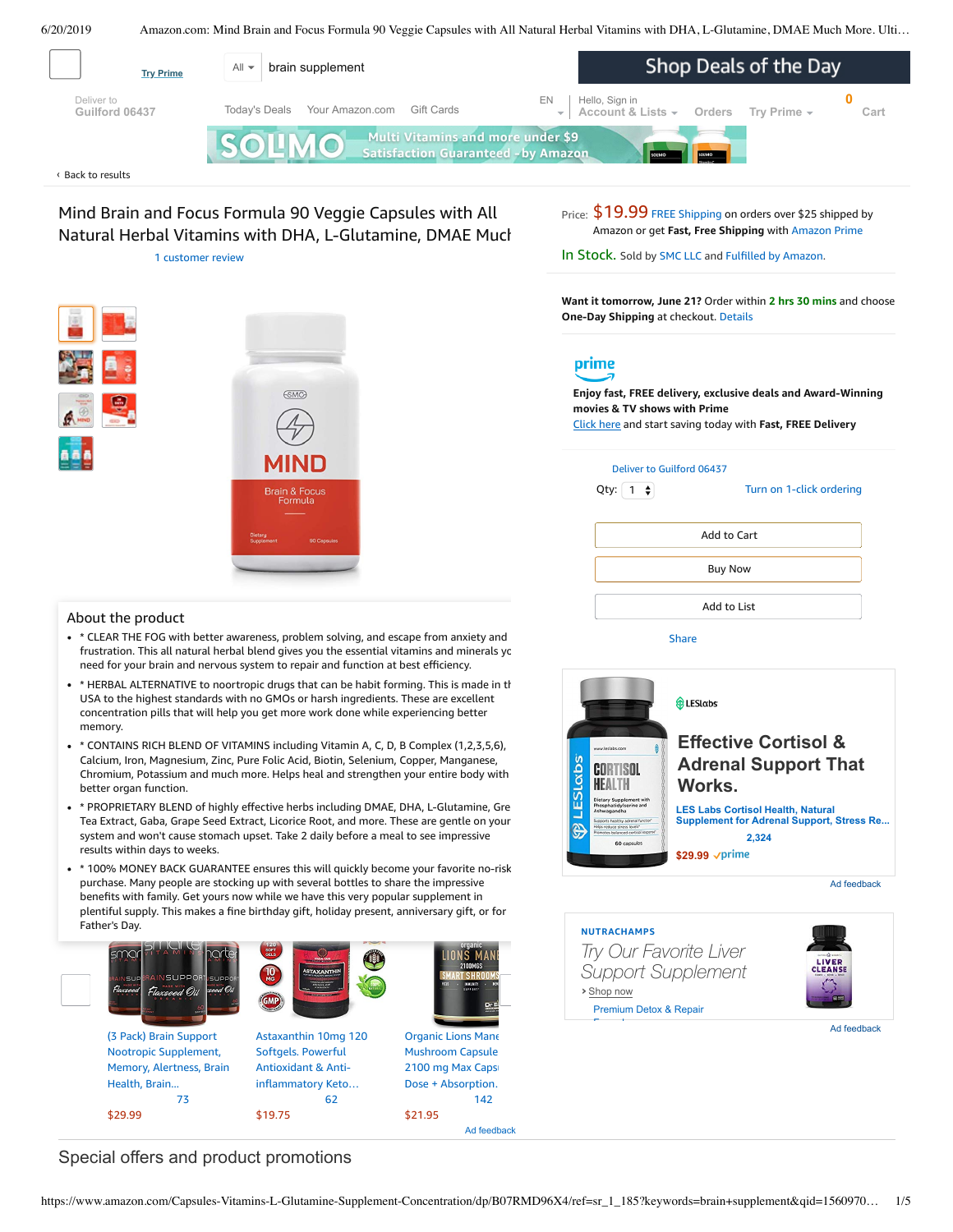6/20/2019 Amazon.com: Mind Brain and Focus Formula 90 Veggie Capsules with All Natural Herbal Vitamins with DHA, L-Glutamine, DMAE Much More. Ulti…

**[Your cost could be \\$0.00 instead of \\$19.99](https://www.amazon.com/gp/cobrandcard/marketing.html?pr=con321&inc=50gcUnrec&ts=e7cfg1jca9jhe9p5rckxla6odek5vfm&dasin=B07RMD96X4&plattr=math&place=detailpage&imp=9e37ad09-9ca1-42fa-baae-5d13415bbf71)**! Get a **\$50 Amazon.com Gift Card** instantly upon approval for the **Amazon Rewards Visa Card** Apply now

## **Have a question?**

Find answers in product info, Q&As, reviews

## Product description

**MIND BRAIN AND FOCUS FORMULA** gives you the natural nutrition your body needs for better brain function, concentration, relaxation, and positive mood. Get the benefits of proven noortropics without harsh drugs. This supplement is packed with Vitamins A, C, D, B complex and minerals like Calcium, Iron, Magnesium, and Zinc plus much more. Contains a rich herbal blend of DHA, DMAE, L-Glutamine and all the things that help your brain and nervous system function at peak capacity. Consult your doctor before giving to children and youth. You get 90 easy swallow veggie capsules in every bottle. Take 2 per day before a meal for maximum results. That's a full 45 days of improved focus and concentration. Enjoy more success at work and be in the moment for friends and family.

**PRODUCT FEATURES:**

MIND Brain and Focus Formula

90 Veggie Capsules

All natural herbal blend

With DMAE, DHA, L-Glutamine, Green Tea Extract, Gaba

Full range of vitamins A, C, D, B Complex (1,2,3,5,6)

Calcium, Iron, Magnesium, Zinc, Pure Folic Acid, Biotin, Selenium,Copper, Manganese

Improves memory, better concentration, youthful focus

Made in USA with No GMO

Healthy and non-habit forming

**100% MONEY BACK GUARANTEE** ensures this will be your best bet for a pleasing no-risk purchase. Many customers love this so much they return to buy more. Get yours now while we have a fresh shipment in stock. This makes a thoughtful gift for friends, family, and co-workers.

### Product details

**Shipping Weight:** 3.7 ounces [\(View shipping rates and policies\)](https://www.amazon.com/gp/help/seller/shipping.html/ref=dp_pd_shipping?ie=UTF8&asin=B07RMD96X4&seller=ATVPDKIKX0DER)

**ASIN:** B07RMD96X4

**UPC:** 654728968236

**Average Customer Review:** [1 customer review](https://www.amazon.com/product-reviews/B07RMD96X4/ref=acr_dpproductdetail_text?ie=UTF8&showViewpoints=1)

**Amazon Best Sellers Rank:** #131,786 in Health & Household [\(See Top 100 in Health & Household](https://www.amazon.com/gp/bestsellers/hpc/ref=pd_zg_ts_hpc)) #42 in [DMAE Nutritional Supplements](https://www.amazon.com/gp/bestsellers/hpc/3773461/ref=pd_zg_hrsr_hpc)

**Product Warranty:** For warranty information about this product, please [click here](https://www.amazon.com/gp/feature.html/ref=dp_warranty_request_3P?ie=UTF8&docId=1002406021)

Would you like to **tell us about a lower price**?

#### Related Video Shorts (0) [Upload](https://www.amazon.com/creatorhub/video/upload?productASIN=B07RMD96X4&referringURL=ZHAvQjA3Uk1EOTZYNA%3D%3D&ref=RVSW) your video



**Be the first video**

Your name here

### Important information

#### **Legal Disclaimer**

Statements regarding dietary supplements have not been evaluated by the FDA and are not intended to diagnose, treat, cure, or prevent any disease or health condition.

#### **Ingredients**

DMAE Bitartrate, L Glutamine, Glutamic Acid, Green Tea Extract, Bacopa Extract, Choline (bitartate), Inositol, N-Acetyl, L-Tyrosine, Bilberry Fruit Extract, GABA, Grape Seed, Grape Fruit Seed Extract, Olive Leaf, Cinnamon Bark Extract, Licorcise Root Extract, Boron (Citrate), DHA (Docosahexaenoic Acid) 14%, Vanadyl Sulfate 19%,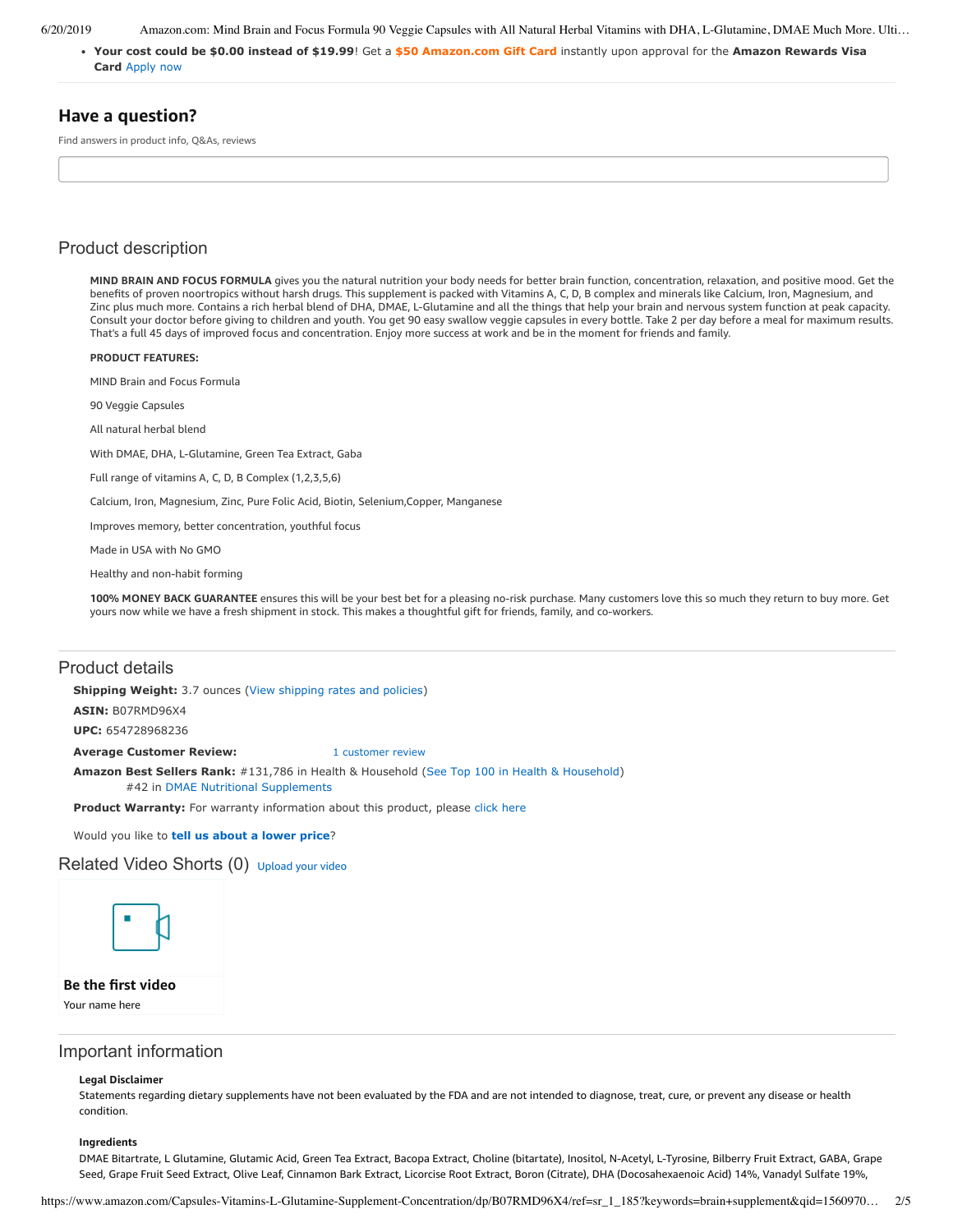6/20/2019 Amazon.com: Mind Brain and Focus Formula 90 Veggie Capsules with All Natural Herbal Vitamins with DHA, L-Glutamine, DMAE Much More. Ulti…

Phosphatidlserine 20%, Huperzine A

Sponsored products related to this item





[See questions and answers](https://www.amazon.com/ask/questions/asin/B07RMD96X4/ref=cm_cd_dp_lla_ql_ll)

<span id="page-2-0"></span>

| 1 customer review  |  |      | Showing 1-1 of 1 reviews          |  |
|--------------------|--|------|-----------------------------------|--|
| 5.0 out of 5 stars |  |      | <b>Top Reviews</b>                |  |
| 5 star             |  | 100% | E. Monterroza                     |  |
| 4 star             |  | 0%   | Clear brain fog and helps fatigue |  |
| 3 star             |  | 0%   | June 12, 2019                     |  |
| 2 star             |  | 0%   |                                   |  |

https://www.amazon.com/Capsules-Vitamins-L-Glutamine-Supplement-Concentration/dp/B07RMD96X4/ref=sr\_1\_185?keywords=brain+supplement&qid=1560970… 3/5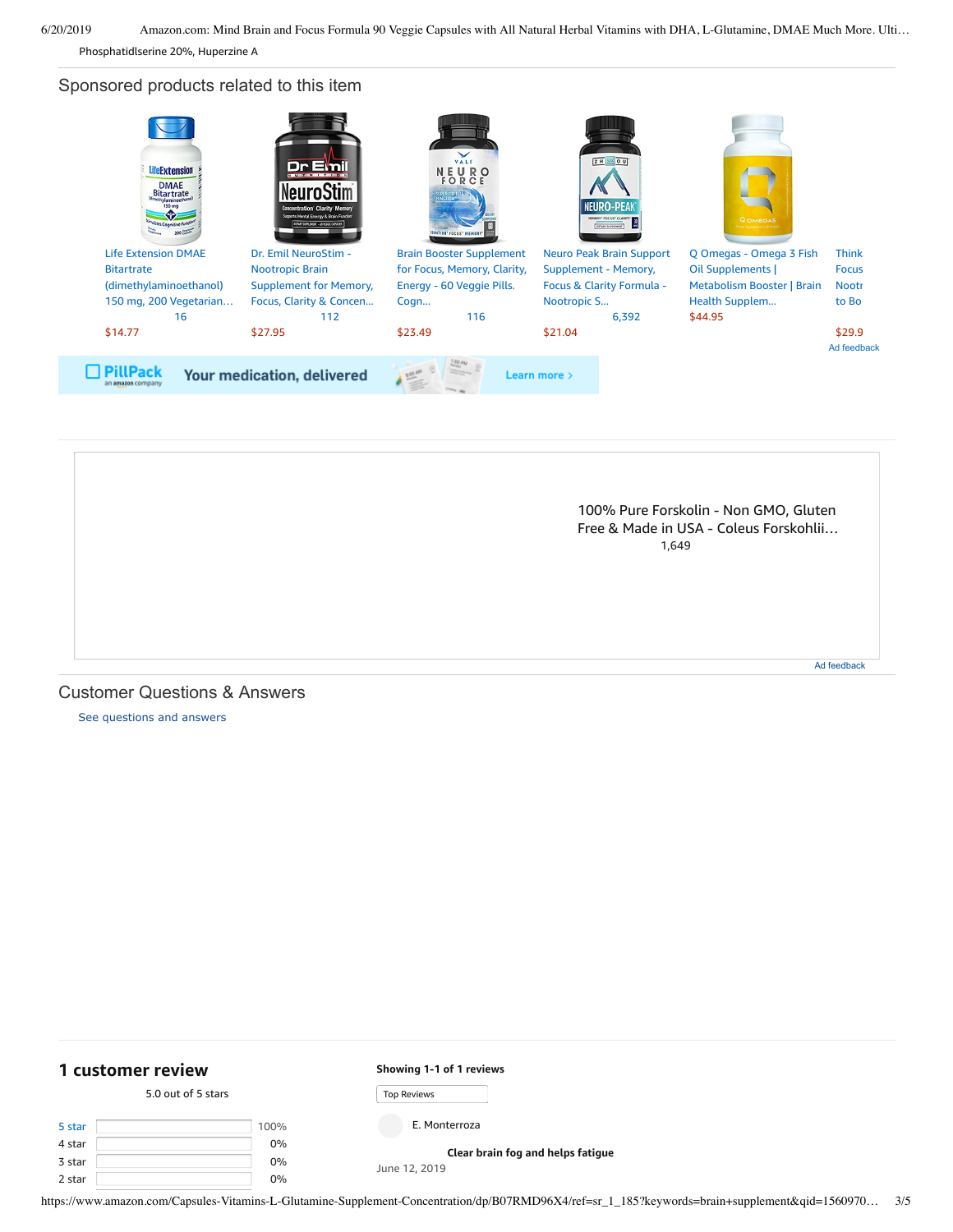| One person found this helpful<br>Helpful<br>Report abuse<br>Comment |  |  |  |
|---------------------------------------------------------------------|--|--|--|
|                                                                     |  |  |  |
|                                                                     |  |  |  |
| See the review                                                      |  |  |  |
| Write a customer review                                             |  |  |  |
|                                                                     |  |  |  |
|                                                                     |  |  |  |
|                                                                     |  |  |  |
|                                                                     |  |  |  |
|                                                                     |  |  |  |
|                                                                     |  |  |  |
| <b>PRE WORKOUT UNDER \$20</b>                                       |  |  |  |
| <b>SPORTS NUTRITION BY AMAZON</b>                                   |  |  |  |

Disclaimer: While we work to ensure that product information is correct, on occasion manufacturers may alter their ingredient lists. Actual product packaging and materials may contain more and/or different information than that shown on our Web site. We recommend that you do not solely rely on the information presented and that you always read labels, warnings, and directions before using or consuming a product. For additional information about a product, please contact the manufacturer. Content on this site is for reference purposes and is not intended to substitute for advice given by a physician, pharmacist, or other licensed health-care professional. You should not use this information as self-diagnosis or for treating a health problem or disease. Contact your health-care provider immediately if you suspect that you have a medical problem. Information and statements regarding dietary supplements have not been evaluated by the Food and Drug Administration and are not intended to diagnose, treat, cure, or prevent any disease or health condition. Amazon.com assumes no liability for inaccuracies or misstatements about products.

[Back to top](#page-0-0)

| <b>Get to Know Us</b>             | <b>Make Money with Us</b>    | <b>Amazon Payment Products</b>      | Let Us Help You                 |
|-----------------------------------|------------------------------|-------------------------------------|---------------------------------|
| Careers                           | Sell on Amazon               | Amazon Rewards Visa Signature Cards | Your Account                    |
| Blog                              | Sell Under Private Brands    | Amazon.com Store Card               | Your Orders                     |
| About Amazon                      | Sell on Amazon Handmade      | Amazon Business Card                | Shipping Rates & Policies       |
| Press Center                      | Sell Your Services on Amazon | Amazon.com Corporate Credit Line    | Amazon Prime                    |
| <b>Investor Relations</b>         | Sell on Amazon Business      | Shop with Points                    | Returns & Replacements          |
| Amazon Devices                    | Sell Your Apps on Amazon     | Credit Card Marketplace             | Manage Your Content and Devices |
| Tour an Amazon Fulfillment Center | Become an Affiliate          | Reload Your Balance                 | Amazon Assistant                |
|                                   | Advertise Your Products      | Amazon Currency Converter           | Help                            |
|                                   | Self-Publish with Us         |                                     |                                 |

**›** [See More](https://www.amazon.com/b/?_encoding=UTF8&ld=AZUSSOA-seemore&node=18190131011&ref_=footer_seemore)

[English](https://www.amazon.com/gp/customer-preferences/select-language/ref=footer_lang?ie=UTF8&preferencesReturnUrl=%2FCapsules-Vitamins-L-Glutamine-Supplement-Concentration%2Fdp%2FB07RMD96X4%2Fref%3Dsr_1_185%3Fkeywords%3Dbrain%2Bsupplement%26qid%3D1560970389%26s%3Dgateway%26sr%3D8-185) | [United States](https://www.amazon.com/gp/navigation-country/select-country/ref=?ie=UTF8&preferencesReturnUrl=%2FCapsules-Vitamins-L-Glutamine-Supplement-Concentration%2Fdp%2FB07RMD96X4%2Fref%3Dsr_1_185%3Fkeywords%3Dbrain%2Bsupplement%26qid%3D1560970389%26s%3Dgateway%26sr%3D8-185)